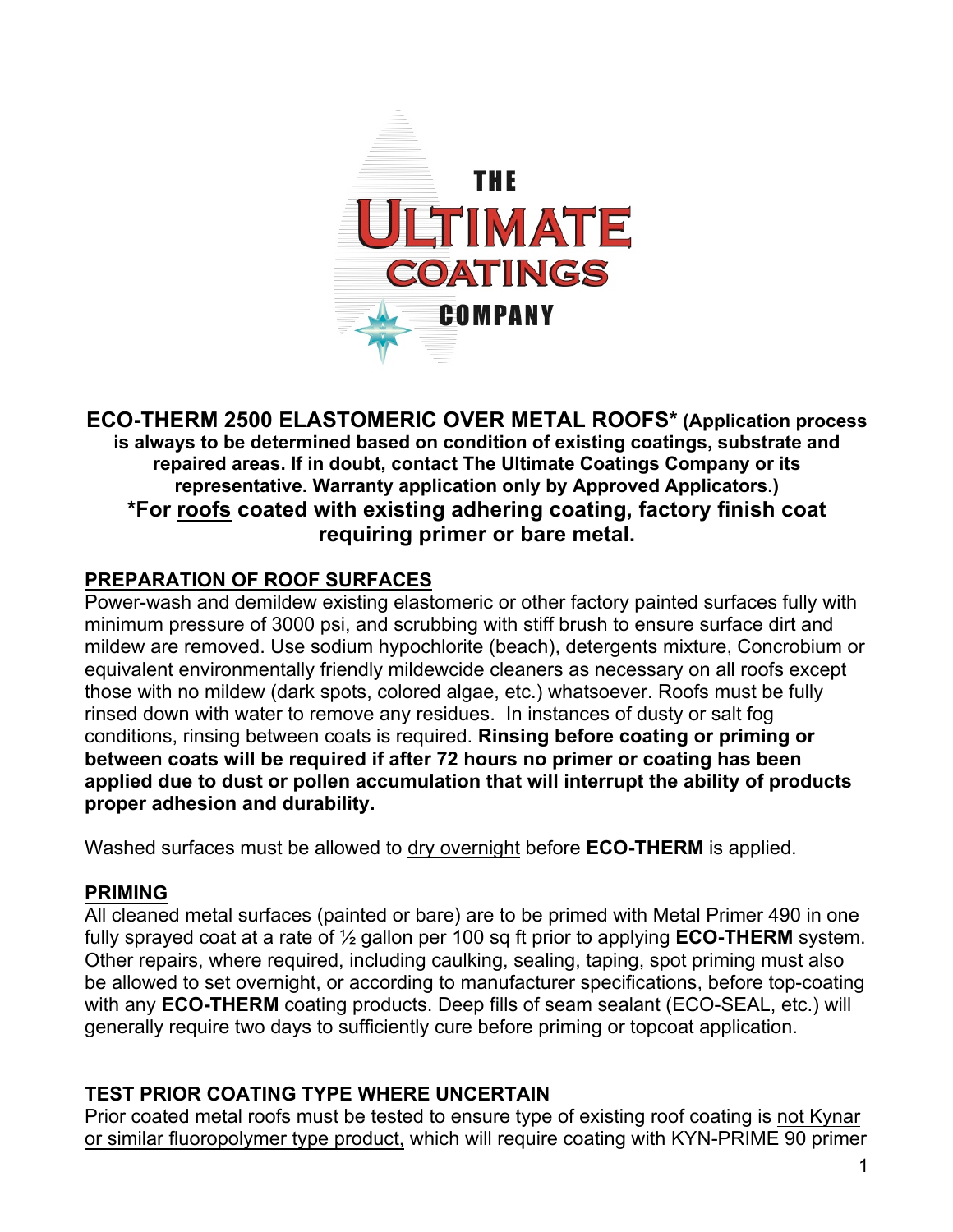instead of METAL PRIMER 490 because it will not bond to it. Application of **ECO-THERM**  or other elastomeric in heavy coated well-cleaned test area not larger than 8" x 12". This should have reinforcing fabric applied into the wet swatch of elastomeric and then recoated with same to sandwich it in. Allow 3 full days drying time (more in colder weather) and then perform a pull test by tugging on the loose end of the reinforcing fabric in attempting to pull it off. If it strips off easily, with little or not residue left on the roof, (bottom side is shiny to the eye) then roof is Kynar coated and requires KYN-PRIME 90 Primer.

All bare metal is to be primed with METAL PRIMER 490 in one fully sprayed coat prior to any **ECO-THERM** coating application. Other repairs, where required, including caulking, sealing, taping, priming must also be allowed to set overnight, or according to manufacturer specifications, before top-coating with any **ECO-THERM** products.

Prior coated metal roofs must be tested to ensure type of existing roof coating to determine suitability for coating before confirming any specification or warranty/guarantee. All roofs to be coated must have positive drainage with no effective ponding of water beyond 48 hours.

If weather is over 80 degrees Fahrenheit and there is direct sun that causes powerwashing **water to visibly evaporate**, same day application of **ECO-THERM** may be done after 3 hours drying time of the washed surfaces. This may only be done when surfaces have cooled sufficiently. SEE ALSO BELOW section titled **"WEATHER".**

### **APPLICATION**

**Primer coat: (If necessary) Initial coat: ECO-THERM 2500 (BASECOAT) in color Ivory or Grey Second or Third coats: ECO-THERM 2500 ELASTOMERIC**

#### **INITIAL COATING with ECO-THERM 2500 (BASECOAT):**

Apply with 12" spray *at a steady moderate pace* from 12" distance above roof surfaces. Rib risers or standing seams to be sprayed separately for uniform coating thickness coverage of all contours separately from flat sections to ensure even coverage throughout, unless utilizing calibrated dual-tip spray sled or other dual-tip spray system.

## **FINISH COATS with ECO-THERM 2500:**

**If Cool Roof Specification: Apply 1.5 gallons per coat over 10' x 10' square** at 70 degrees Fahrenheit (ideal). If applied thickness exceeds 1.5 gals per coat, mud-cracking can occur and topcoat may fail prematurely.

Correct minimum mils thickness ("millage") occurs at 3.0 gallons per square in 2 coats of 1.5 gallon each for 12 Years Warranty, or 12 Years No-Peel Guarantee, for 12 years expected durability. For 12 Years Warranty, total correct minimum millage occurs at 3.0

gallons total per square in 2 or 3 coats. Longer Warranty with increased gallons/millage application is required. Inquire with Manufacturer. See below for "**MILLAGE**" requirements.

**If Waterproofing Specification** must be minimum of 3 gallons applied as above and also includes retightening and/or replacement of all fasteners with sealing upon same with **ECO-SEAL**, or equivalent, siliconized urethane, non-plasticizing caulk product over full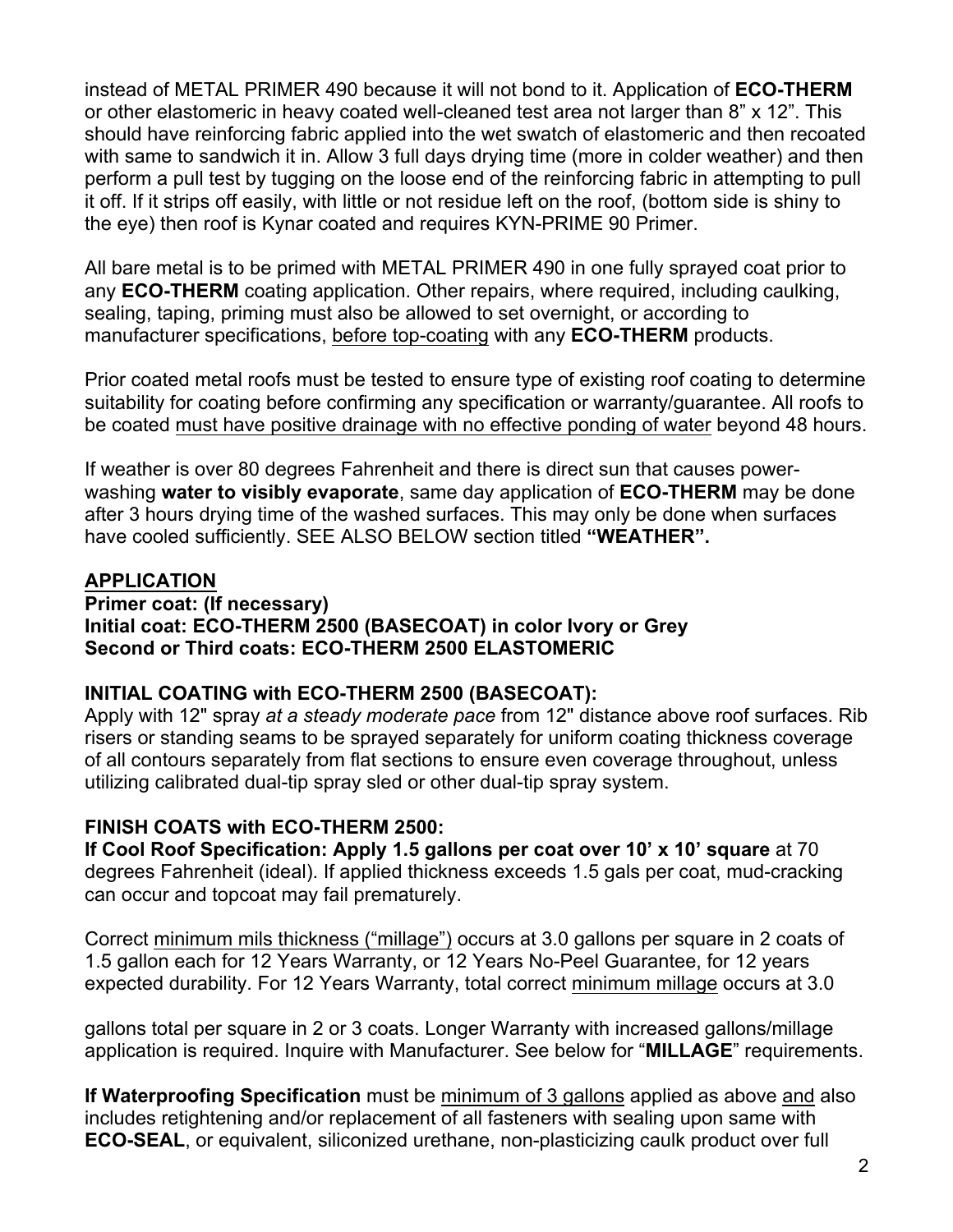primed and prepared surfaces. Sealing all seams and gaps and holes must also be done with trowel grade **ECO-SEAL**, or equivalent, and/or "triple-coursed" with heavy overcoating or seams with **ECO-THERM** or **BASECOAT** followed by embedding 4-6" reinforcing fabric into wet coat then fully applied **ECO-THERM** or **BASECOAT** applied onto each reinforcement before **BASECOAT or ECO-THERM 2500** full coating of roof system.

### **DO NOT ATTEMPT TO APPLY ECO-THERM COATING OF SURFACES WITH A SINGLE COAT. THE COATING WILL NOT PERFORM CORRECTLY AND WILL NOT LAST FOR FULL WARRANTY or GUARANTEED TIME PERIOD.**

## **EQUIPMENT**

Commercial Airless sprayer: Capable of min. 2500 psi @ minimum 2.0 gallons per minute. Tip Orifice: .0035" best tips 635 or 835 (630-635, 830-835 tips - okay). Millage Gauge: Acquire same from paint store and use to check first wet coats applied and confirm mil thickness. See spec below under **"MILLAGE."**

Spot Indirect Thermometer: For handheld reading of spot temperatures of roof surfaces.

## **MILLAGE**

**Wet Film Thickness (WFT) must be NO LESS than 27-31 mils WFT @ 1.5 gallons per coat per square.** (@ 1 gallon rate = 18-22 mils WFT per coat per square). **Finished 24-28 mils Dry Film Thickness (DFT) applied @ 1.5 gallons application rate per coat for 2 coats total.**

Provided applicator follows these guidelines under warm weather, non-moist conditions, these values must comply in order to receive any warranty or guarantee from the Manufacturer. Work must be checked to assure millage and applicator/foreman is required to check this work as work progresses. Weather conditions that are cold or hotter will effect the coating build thickness and cure times. Colder weather will cause a greater quantity of product to be used because material is thicker. Hotter weather can cause more product to be used because material can dry overly fast.

# **WEATHER**

Steady weather conditions at temperature of 60 to 85 F. is ideal. No rain or moisture expected within 24 hrs. Overnight and surface temperatures above 50 degrees. Fog, high humidity, lower temperatures will slow drying. Sticky surfaces after overnight dry means that the **ECO-THERM** coating must be allowed to dry further before recoating.

**DO NOT APPLY WHEN EXTERIOR AIR TEMPERATURE IS 90 DEGREES FAHRENHEIT OR ABOVE. DO NOT APPLY WHEN SURFACE TEMPERATURE EXCEEDS 110-120 FAHRENHEIT DEGREES. DO NOT APPLY WHEN NIGHTTIME TEMPS WILL BELOW 50 DEGREES.**

# **APPLICATOR RESPONSIBILITY:**

**You must use good professional judgment and follow these guidelines or ECO-THERM will not bond properly and will blister and fail prematurely. In the case of Applicator failure to apply coating according to these product application guideline procedures, Applicator will be at fault when problems are determined to be due to application error and will not be able to be covered by product warranty, guarantee.**